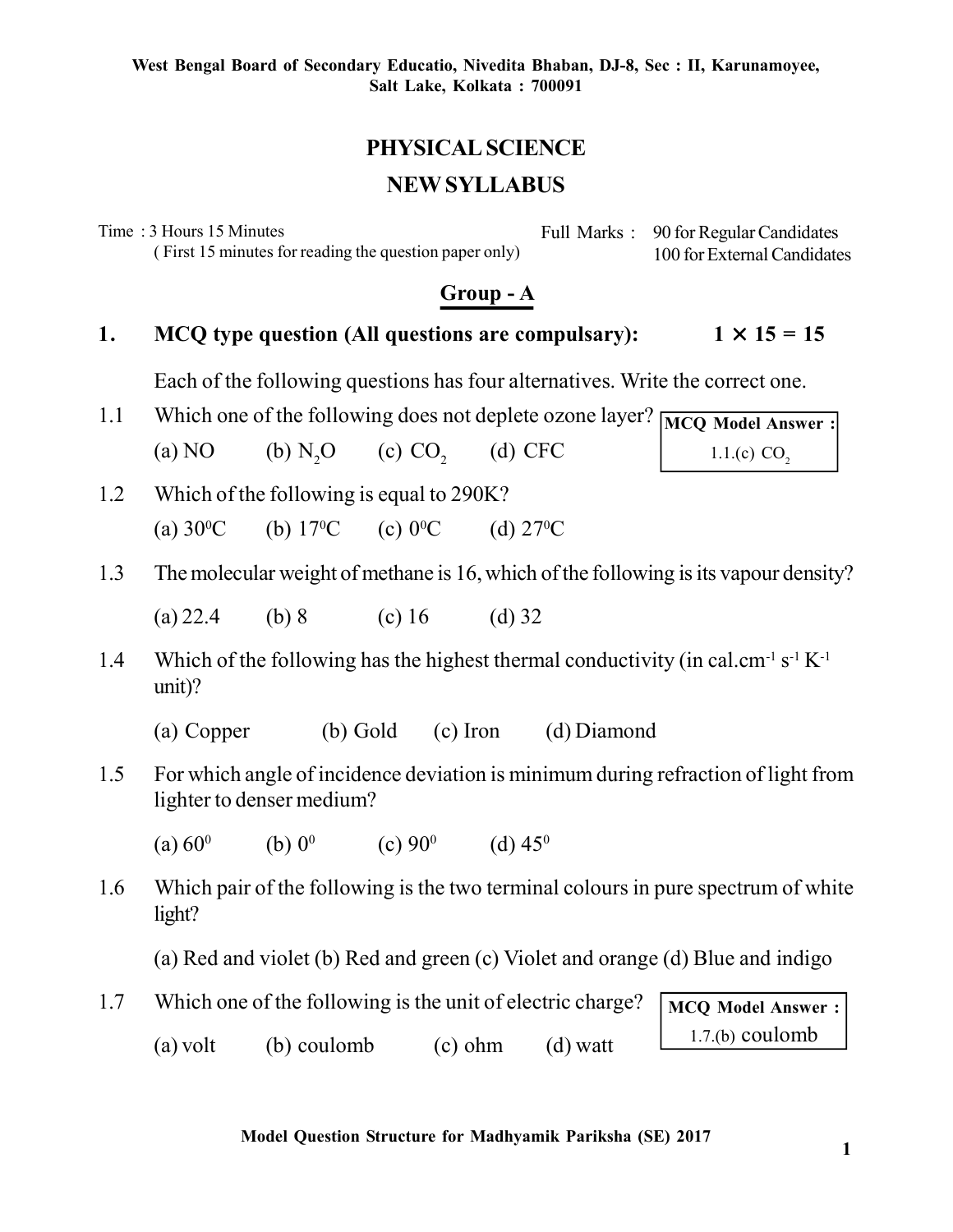1.8 What will be the equivalent resistance where two resistances of 3 ohm and 6 ohm are connected in parallel combination?

(a)  $3 \text{ ohm}$  (b)  $4 \text{ ohm}$  (c)  $2 \text{ ohm}$  (d)  $1 \text{ ohm}$ 

1.9 Which of the following is the correct order of decreasing power of ionising of  $gas?$  ( $\alpha$ ,  $\beta$ ,  $\gamma$  are radioactive rays)

(a)  $\alpha > \beta > \gamma$  (b)  $\gamma > \beta > \alpha$  (c)  $\alpha > \gamma > \beta$  (d)  $\gamma > \alpha > \beta$ 

1.10 Which one of the following is not a transition element ?

(a) Fe (b) Co (c) Ca (d) Cr

1.11 Which one of the following is an ionic compound ?

(a)  $HCl$  (b)  $CH<sub>1</sub>$ (c)  $MgCl<sub>2</sub>$  (d)  $NH<sub>3</sub>$ 

1.12 Which of the following is a weak electrolyte ?

(a)  $CuSO_4$  (b) KOH (c)  $H_2SO_4$  (d)  $CH_3COOH$ 

1.13 Which of the following gases can be prepared by Kipp's apparatus ?

 $(a)$  N<sub>2</sub> (b)  $H_2S$  (c) HCl (d)  $NH_3$ 

- 1.14 Hematite is the one of which of the following metals ?
	- (a) Copper (b) Aluminium (c) Iron (d) Zinc.
- 1.15 Which of the following functional groups is present in ethyl alcohol ?

(a)  $-$  CHO (b)  $>$ C=O (c)  $-$  COOH (d)  $-$  OH

## **Group- B**

- **2.** Answer the following questions (Alternatives are to be noted):  $1 \times 21 = 21$
- 2.1 In which layer of atmosphere do storm and rain occur?

**or**

What are the bacteria called which decompose biomass to methane in biogas plant?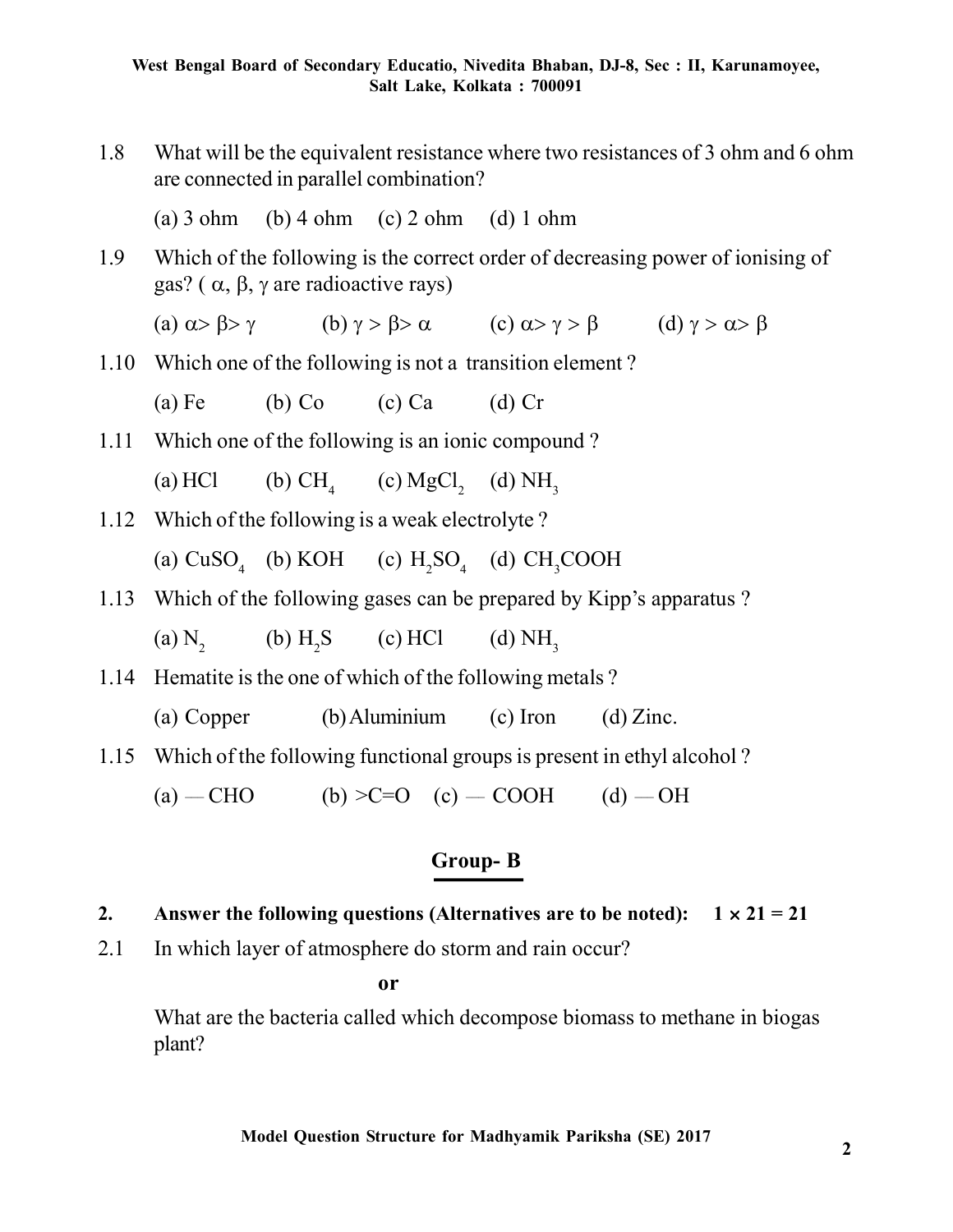2.2 Fill up the blank:

In stratosphere temperature with increase in altitude.

- 2.3 What is the temperature in  ${}^{0}C$  at which volume of a gas will be zero at constant pressure according to Charles' law?
- 2.4 A gas at fixed temperature is kept in a closed vessel . Some more amount of the same gas is added to the vessel without altering the temperature. What will be the change in pressure?
- 2.5 What is the SI unit of coefficient of linear expansion of a solid ?

#### **or**

Write down the relation among the linear, surface and volume expansion coefficients of a solid.

- 2.6 What type of spherical mirror is used in the headlight of cars?
- 2.7 Where will the image be formed when an object is placed at the focus of a convex lens?
- 2.8 Define the resistance of a conductor according to Ohm's law.
- 2.9 What is the SI unit of resistivity?
- 2.10 From which part of an atom the radioactive rays emanate?

**or**

Name a positively changed radioactive particle.

2.11 Match the right column with the left:

| <b>Left Column</b> |                                                                        | <b>Right Column</b>   |                |
|--------------------|------------------------------------------------------------------------|-----------------------|----------------|
| 2.11.1             | The most electronegative element of group 17                           | $\ddot{1}$            | Z <sub>n</sub> |
| 2.11.2             | An alkaline earth metal                                                | $\ddot{\textbf{i}}$   | Sn             |
| 2.11.3             | A metal which can be prepared by the carbon<br>reduction of its oxide. | $\dddot{\text{III}})$ | $\mathbf{F}$   |
| 2.11.4             | Present in bronze                                                      | 1V                    | Μg             |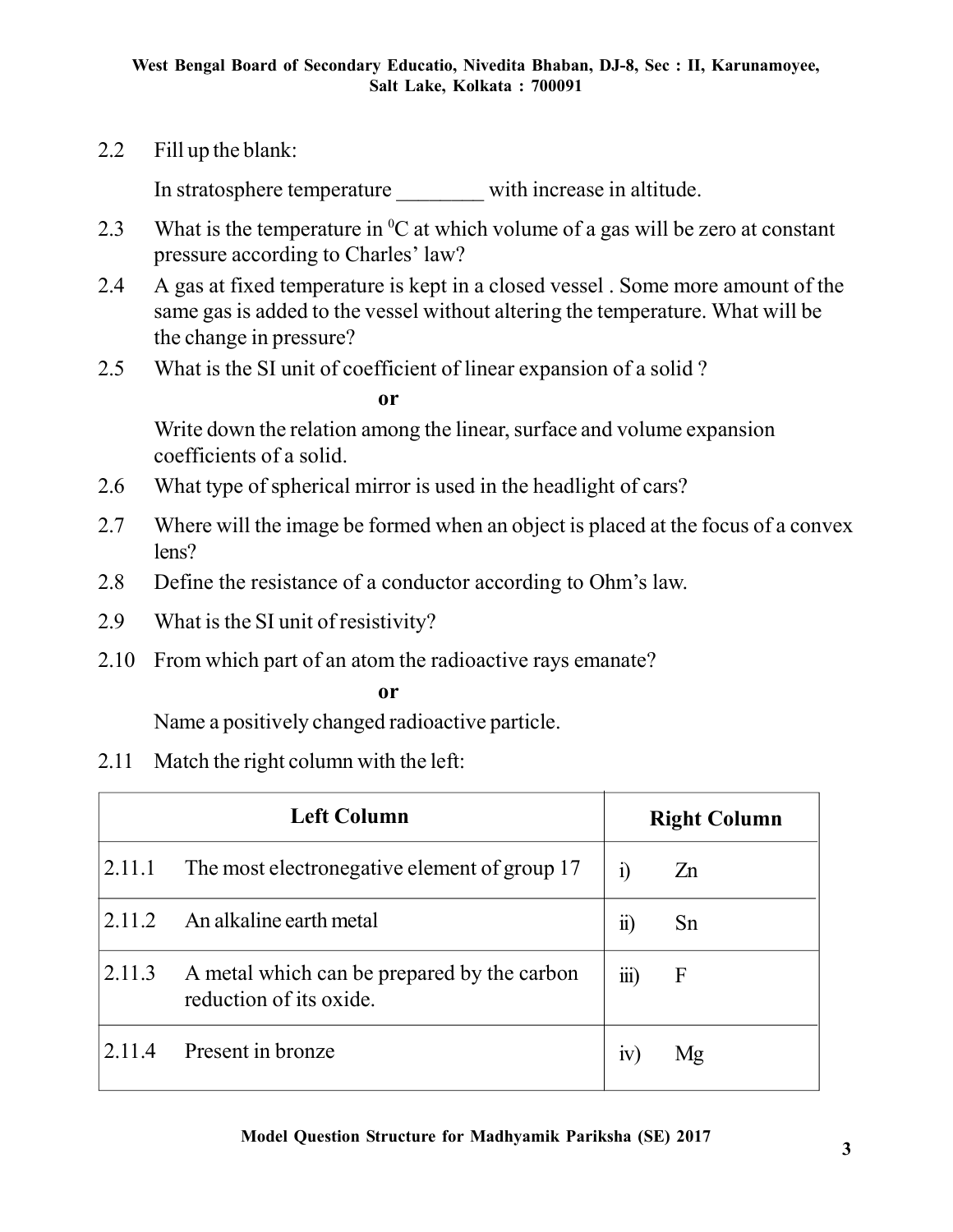- 2.12 Which type of electricity is used in electrolysis?
- 2.13 What is used as electrolyte in the electroplating of gold over silver?

**or**

Write whether the following statement is true or false:

During electrolysis electrolytes conduct electricity through electrons.

2.14 Write the formula of the precipitate when an aqueous solution of ammonia is added to the aqueous solution of ferric chloride?

**or**

What is liquor ammonia?

- 2.15 What change of colour is observed when a few drops of aqueous solution of sodium nitroprusside is added to an aqueous solution of hydrogen sulphide made alkaline with NaOH solution?
- 2.16 Write whether the following statement is true or false:

aqueous solution of glucose can conduct electricity.

2.17 Write the IUPAC name of the following compound:

# CH<sub>2</sub>CH<sub>2</sub>CHO

2.18 Which gas is liberated when  $\text{NaHCO}_3$  is added to acetic acid?

**or**

Write down the formula of the organic compound produced in the first step in the substitution reaction of methane with chlorine.

## **Group - C**

- **3.** Answer the following questions (Alternatives are to be noted):  $2 \times 9 = 18$
- 3.1 Write two harmful effects of depletion of ozone layer on human health and environment.

**Model Question Structure for Madhyamik Pariksha (SE) 2017**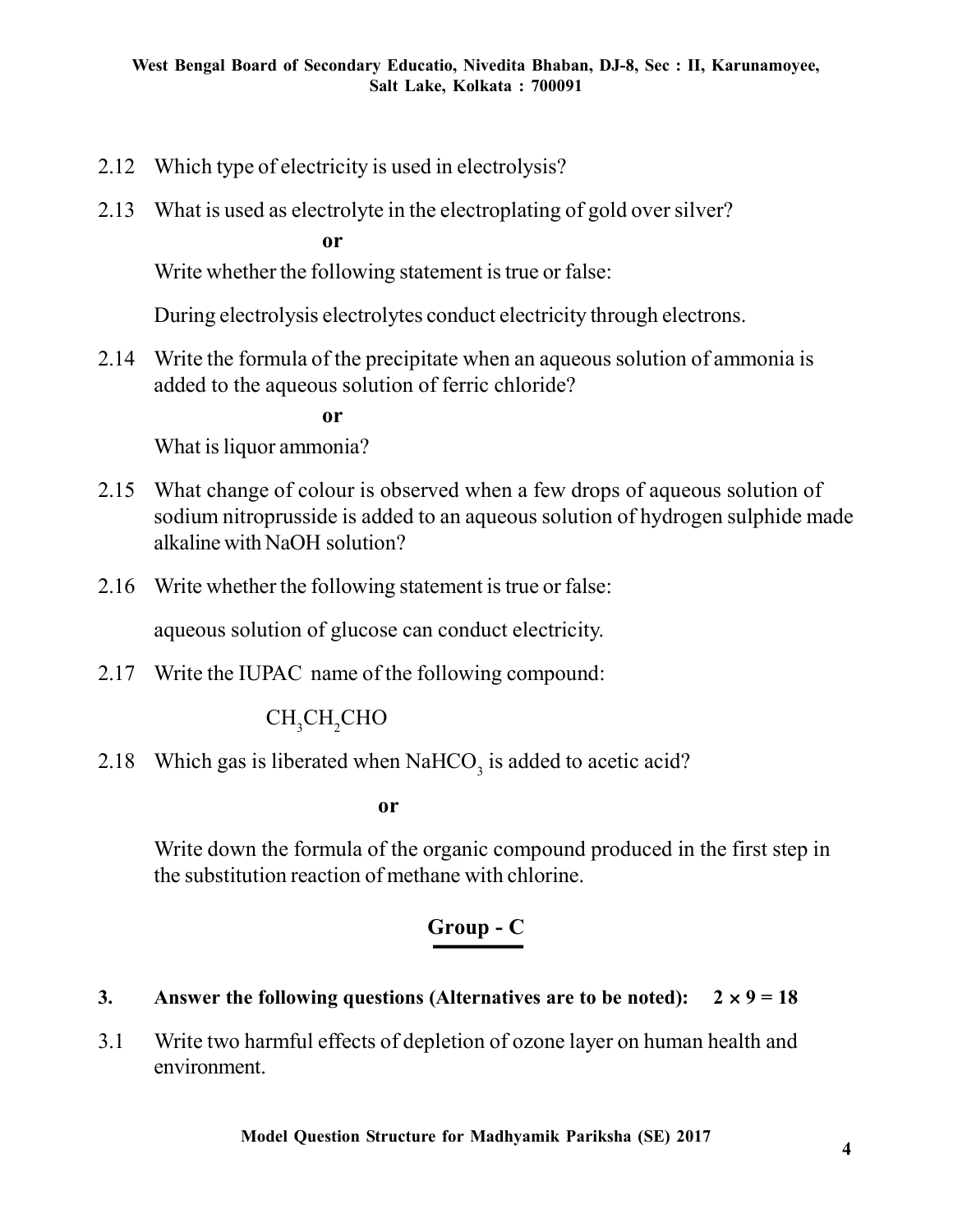3.2 The volume of a gas at 300K temperature and 760mmHg of pressure is 300cm<sup>3</sup> . What is the volume of the gas at STP ?

**or**

Find out the volume of 2.2g of  $\mathrm{CO}_2^2$  at a temperature of 300K and 570 mmHg of pressure. (C=12, O = 16) (R=  $0.082L$  atmos K<sup>-1</sup> mol<sup>-1</sup>)

- 3.3 Write the laws of refraction of light
- 3.4 How does resistance depend on length and cross-section of a conductor?

**or**

Write down Fleming's left hand rule.

3.5 Draw Lewis - dot diagram of carbon dioxide.

**or**

Show with an example that an ionic compound can be formed even when its ions have no filled octet.

- 3.6 Compare two properties of ionic and covalent compounds.
- 3.7 Write the condition and balanced chemical equation of the reaction for preparation of ammonia gas in the laboratory.

**or**

Show that  $H_2S$  is a reducing agent with the help of a chemical reaction.

- 3.8 Write with example the difference between mineral and ore.
- 3.9 Write the names of monomors of PVC and teflon.

**or**

Write constitutional formulas of two orgamic compounds having the same molecular formula  $C_2H_6O$ .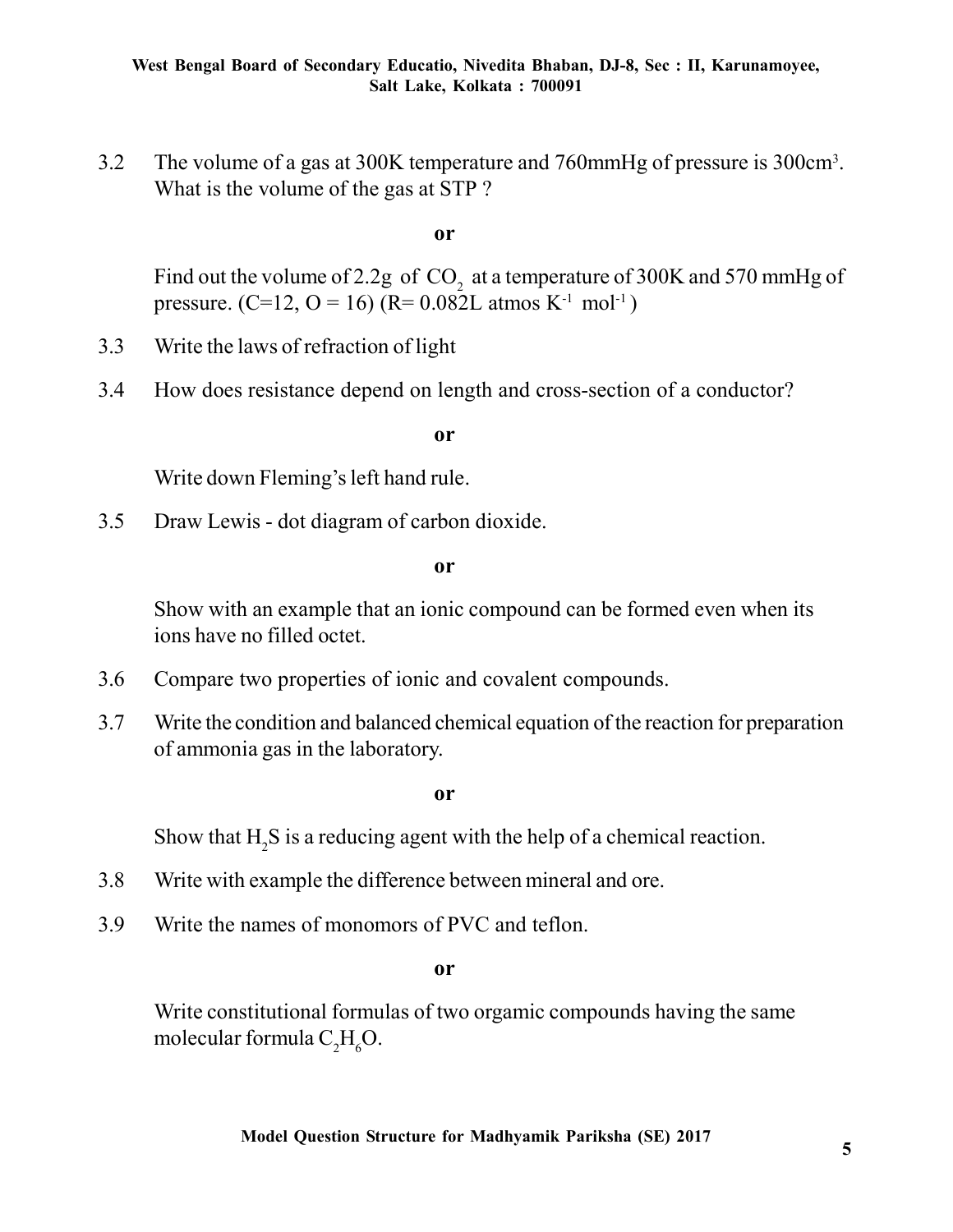# **Group -D**

| 4.            | $3 \times 12 = 36$<br>Answer the following questions (Alternatives are to be noted):                                                                                                                                                                                                                       |             |  |  |
|---------------|------------------------------------------------------------------------------------------------------------------------------------------------------------------------------------------------------------------------------------------------------------------------------------------------------------|-------------|--|--|
| 4.1           | Establish the combined form of Charles' and Boyle's law.                                                                                                                                                                                                                                                   | 3           |  |  |
| 4.2           | How many gram of ferrous sulphide will be required to prepare 1.7 g of hydrogen<br>sulphide gas by the reaction of ferrous sulphide with dilute sulfuric acid?<br>$(Fe = 56, S = 32, H=1)$                                                                                                                 | 3           |  |  |
|               | <b>or</b>                                                                                                                                                                                                                                                                                                  |             |  |  |
|               | Metallic zinc and carbon monoxide are produced when zinc oxide is heated with<br>carbon. How many gram of carbon will be required to produce 31.785g of zinc<br>and 14.000g of carbon monoxide from 40.685g of zinc oxide? How many mole<br>of carbon monoxide is produced in the reaction? $(C=12, O=16)$ | $2 + 1 = 3$ |  |  |
| 4.3           | What is meant by coefficient of thermal conductivity of a substance?<br>Establish the relation between CGS and SI units of it.                                                                                                                                                                             | $1 + 2 = 3$ |  |  |
| 4.4           | What is meant by focus of a lens?<br>What is hypermetropia? Which lens is used for its remedy?                                                                                                                                                                                                             | $1 + 2 = 3$ |  |  |
| 4.5           | Prove that $\delta = i_1 + i_2$ -A in case of refraction light through a prism.<br>(The symbols has usual meaning)<br>or                                                                                                                                                                                   | 3           |  |  |
|               | If the refractive index of a medium for red and violet light are $\mu$ <sub>r</sub> & $\mu$ <sub>v</sub> respectively<br>prove that $\mu_{\rm r} < \mu_{\rm v}$                                                                                                                                            |             |  |  |
| 4.6           | State Joule's law of heating effect of current.                                                                                                                                                                                                                                                            | 3           |  |  |
| 4.7           | When an electric lamp is connected to 220 V mains 1 ampere of current flows.<br>What will be the current when the lamp is connected to 110V mains?                                                                                                                                                         |             |  |  |
| <sub>or</sub> |                                                                                                                                                                                                                                                                                                            |             |  |  |
|               | Find the ratio of the resistances of two lamps of 220V-60W and<br>of $110V - 60W$ .                                                                                                                                                                                                                        | 3           |  |  |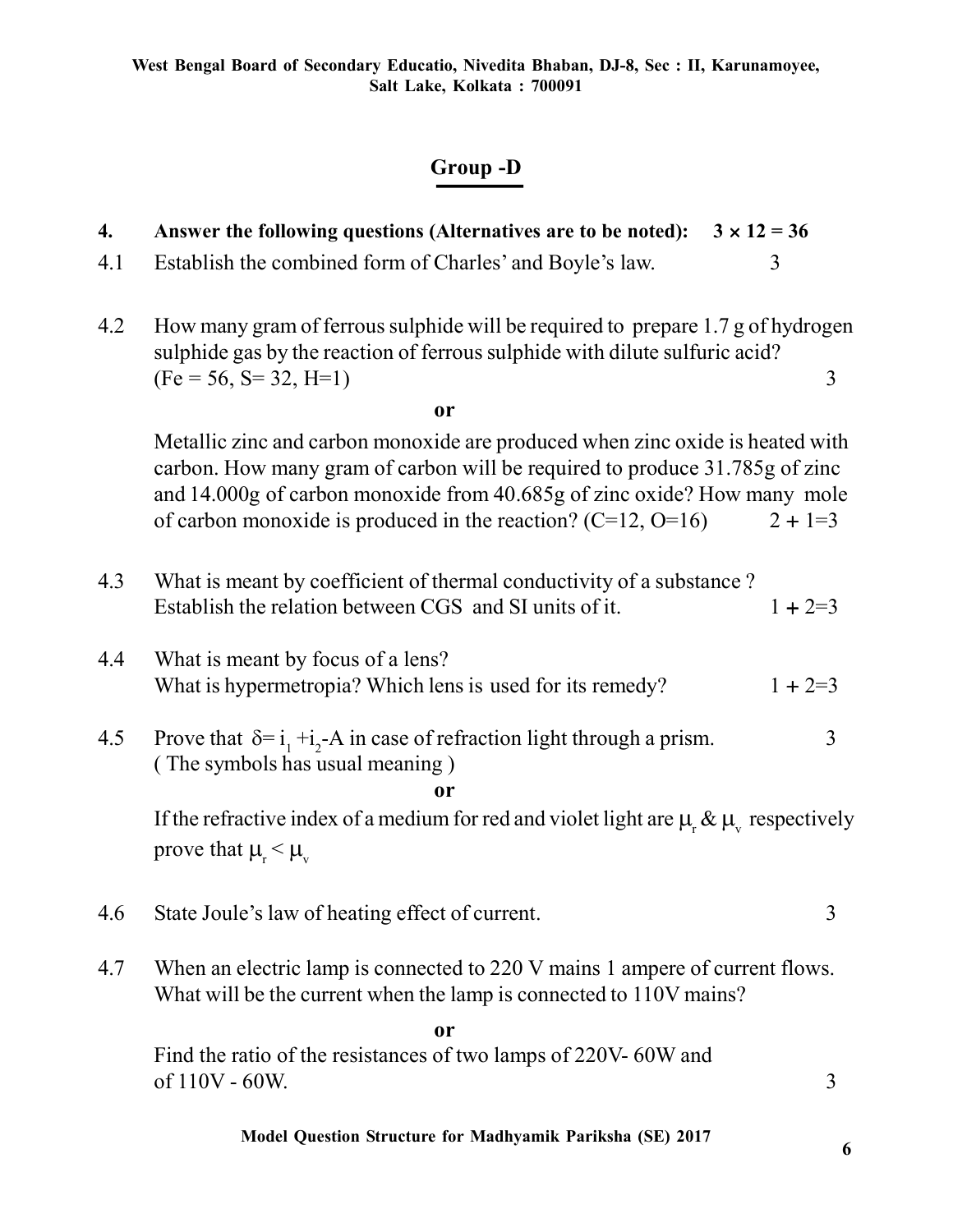| 4.8      | What is radioactivity?                                                                                                                                                                                                                                                                                   |             |  |  |
|----------|----------------------------------------------------------------------------------------------------------------------------------------------------------------------------------------------------------------------------------------------------------------------------------------------------------|-------------|--|--|
|          | Write down two uses of radioactivity.                                                                                                                                                                                                                                                                    | $1 + 2 = 3$ |  |  |
|          | 0r                                                                                                                                                                                                                                                                                                       |             |  |  |
|          | When a radioactive atom ernits an $\alpha$ - particle how are atomic number and mass<br>number changed in the daughter atom?                                                                                                                                                                             |             |  |  |
|          | By the emission of which radioactive ray from a radioactive atom, the atomic<br>number remains unchanged?                                                                                                                                                                                                | $2 + 1 = 3$ |  |  |
| 4.9      | What is meant by ionization energy of an element?                                                                                                                                                                                                                                                        |             |  |  |
|          | Arrange Li, Na, and K in increasing order of their ionization energy.                                                                                                                                                                                                                                    | $2 + 1 = 3$ |  |  |
| 4.10     | Mention the following points in case of electrorefining of copper:<br>electrodes used and the electrolyte<br>$\ddot{1}$                                                                                                                                                                                  |             |  |  |
|          | $\ddot{\mathbf{n}}$<br>the chemical reaction occurring at the electrodes                                                                                                                                                                                                                                 | 3           |  |  |
| 4.11     | In the laboratory preparation of nitrogen, why instead of heating directly a<br>concentrated aqueous solution of ammonium nitrite, a mixed aqueous concentrated<br>solution of ammonium chloride and sodium nitrite mixed in equimolar proportion<br>is heated? Answer with balanced chemical equations. | 3           |  |  |
| or       |                                                                                                                                                                                                                                                                                                          |             |  |  |
|          | Write with condition and balanced chemical equation how urea is industrially<br>prepared.                                                                                                                                                                                                                | 3           |  |  |
| 4.12     | $C_2H_6$ is called a saturated hydrocarbon, but why is $C_2H_4$ called an unsaturated<br>hydrocarbon?                                                                                                                                                                                                    | 3           |  |  |
|          | <sub>or</sub><br>How will you convert $HC = CH \rightarrow Br$ , CHCHBr, ?<br>Mention one use of CNG.                                                                                                                                                                                                    | $2 + 1 = 3$ |  |  |
| Group -E |                                                                                                                                                                                                                                                                                                          |             |  |  |

## **(For external candidates only)**

- **5.** Answer any four of the following questions:  $1 \times 4=4$
- 5.1 Equal number of helium and hydrogen atoms are kept in two similar jars at same temperature. What will be the ratio of their pressure ?